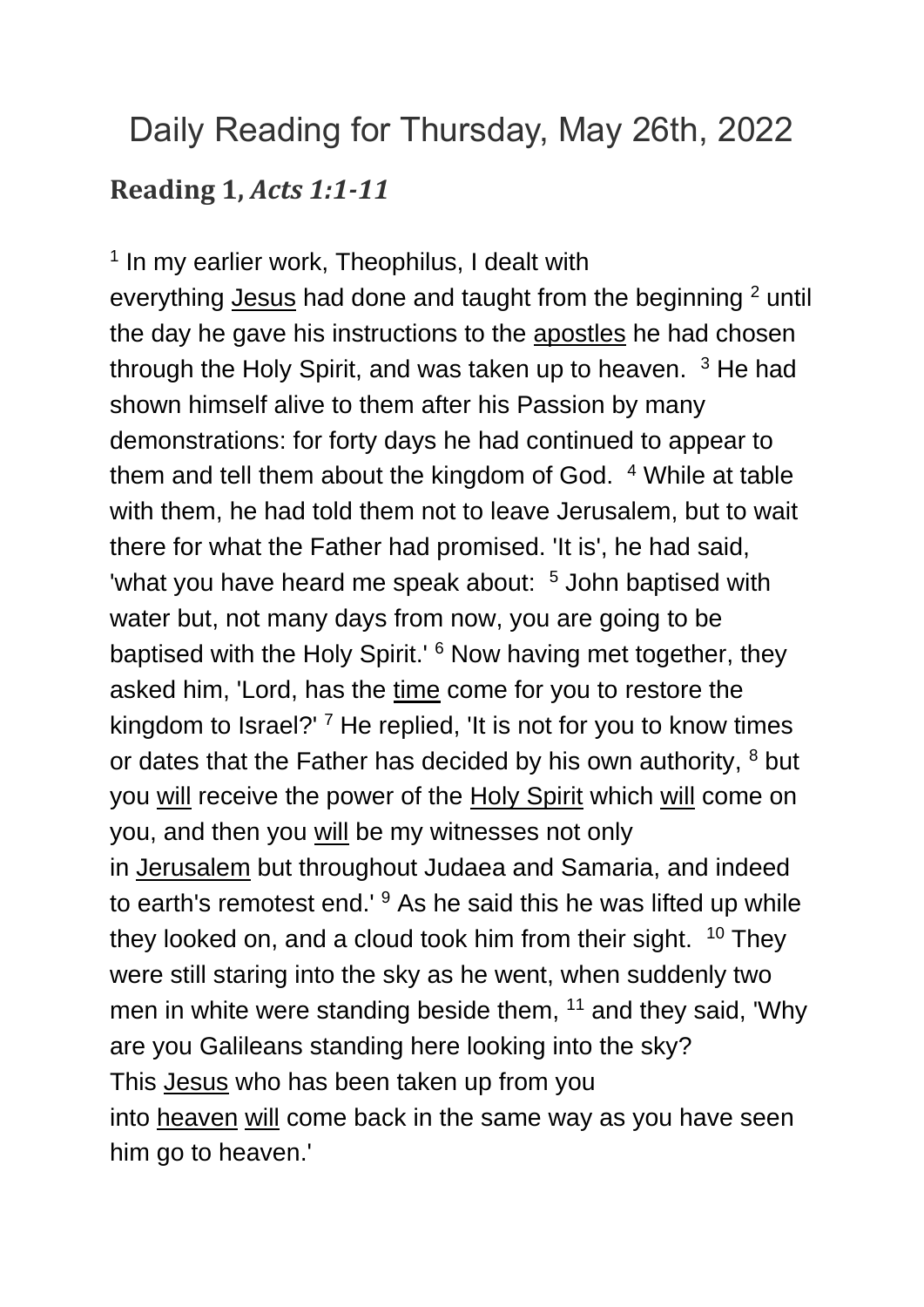## **Responsorial Psalm,** *Psalms 47:2-3, 6-7, 8-9*

<sup>2</sup> For Yahweh, the Most High, is glorious, the great king over all the earth.  $3$  He brings peoples under our yoke and nations under our feet.

<sup>6</sup> Let the music sound for our God, let it sound, let the music sound for our king, let it sound.  $7$  For he is king of the whole world; learn the music, let it sound for God!

 $8$  God reigns over the nations, seated on his holy throne.  $9$  The leaders of the nations rally to the people of the [God](https://www.catholic.org/encyclopedia/view.php?id=5217) of Abraham. The shields of the earth belong to God, who is exalted on high.

## **Reading 2,** *Ephesians 1:17-23*

<sup>17</sup> May the [God](https://www.catholic.org/encyclopedia/view.php?id=5217) of our [Lord](https://www.catholic.org/encyclopedia/view.php?id=5217) [Jesus](https://www.catholic.org/clife/jesus) Christ, the Father of glory, give you a [spirit](https://www.catholic.org/encyclopedia/view.php?id=11004) of [wisdom](https://www.catholic.org/bible/book.php?id=27) and perception of what is revealed, to bring you to full **[knowledge](https://www.catholic.org/encyclopedia/view.php?id=6682)** of him. <sup>18</sup> May he enlighten the eyes of your [mind](https://www.catholic.org/encyclopedia/view.php?id=8001) so that you can see what [hope](https://www.catholic.org/encyclopedia/view.php?id=5889) his call holds for you, how rich is the [glory](https://www.catholic.org/encyclopedia/view.php?id=5201) of the heritage he offers among his holy people, <sup>19</sup> and how extraordinarily great is the power that he has exercised for us believers; this accords with the [strength](https://www.catholic.org/prayers/prayer.php?p=2917) of his power  $20$  at work in Christ, the power which he exercised in raising him from the dead and enthroning him at his [right](https://www.catholic.org/encyclopedia/view.php?id=10046) hand, in heaven,  $21$  far above every principality, ruling force, power or sovereignty, or any other name that can be